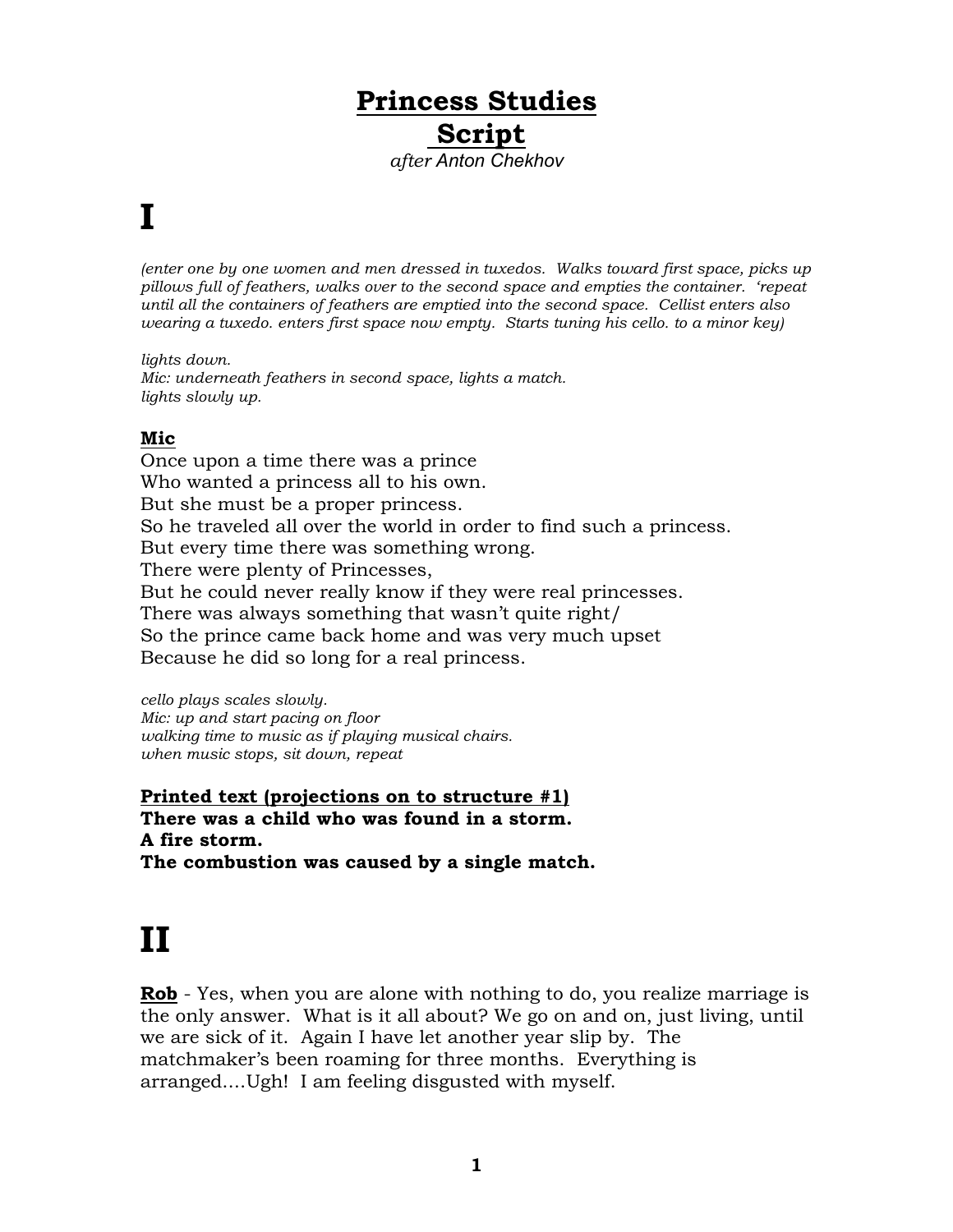Getting married is a hell of a business. If it's not one thing, it's another. This has to be just right, that has to be just right - no, damn it, it's not as easy as they say. What a business...not the sort of...just a hell of a business!

And the dowry, What about the dowry? tell me about it once more.

*Mic- lights a match*

**Mic** ah...the dowry! A brownstone in the city. Four stories. And what a fine income it brings! A real joy. The grocer alone pays seven hundred a month for his store. And the beer hall in the cellar draws a big crowd. there are two wings - they've got wood siding, but one's on a stone foundation. Each brings in four hundred. Then there is a vegetable garden in the garden district. A store keeper rented it three years ago to grow peas. Very sober! Never touches a drop.

**Rob** - and the girl, what is she like?

**Mic** - Oh she is a rare breed. Sugar candy! all white and pink. Peaches and cream, so sweet- there is no word for it. She'll take your breath away. You'll tell your friends and even your enemies.

**Rob** - what about her father, he wouldn't be an doctor, would he?

**Mic** - She's the daughter of a respectable politician and her mother is in business.. A girl who wouldn't shame a gentleman. She won't hear of a garbage man or a plumber. "As for me" she says, "whatever my husband's like, even if he's not much to look at, he's got to be proper, and well respected in his circle." Yes, very genteel! And on the Sabbath, when she wears a silk dress - my God, how it rustles, a Princess, I tell you!

**Rob** - But I haven't made up my mind yet. I was just mulling it over.

**Mic** - Nonsense, nonsense! Don't be shy. I'll marry you off so quick you won't feel a thing. We'll go to the girl right now and finish it off...just like that! When you're married, you won't recognize yourself, or anything else for that matter. You'll have a beautiful home with a sofa, a little puppy, some sort of a canary in a cage, needlework, home cooking...and imagine, you're sitting on your sofa, when suddenly, a pretty girl, very attractive sits down beside you and with her soft little hand she..

**Rob** - Ah damn! When you think about it, really, what soft hands they have - white as milk!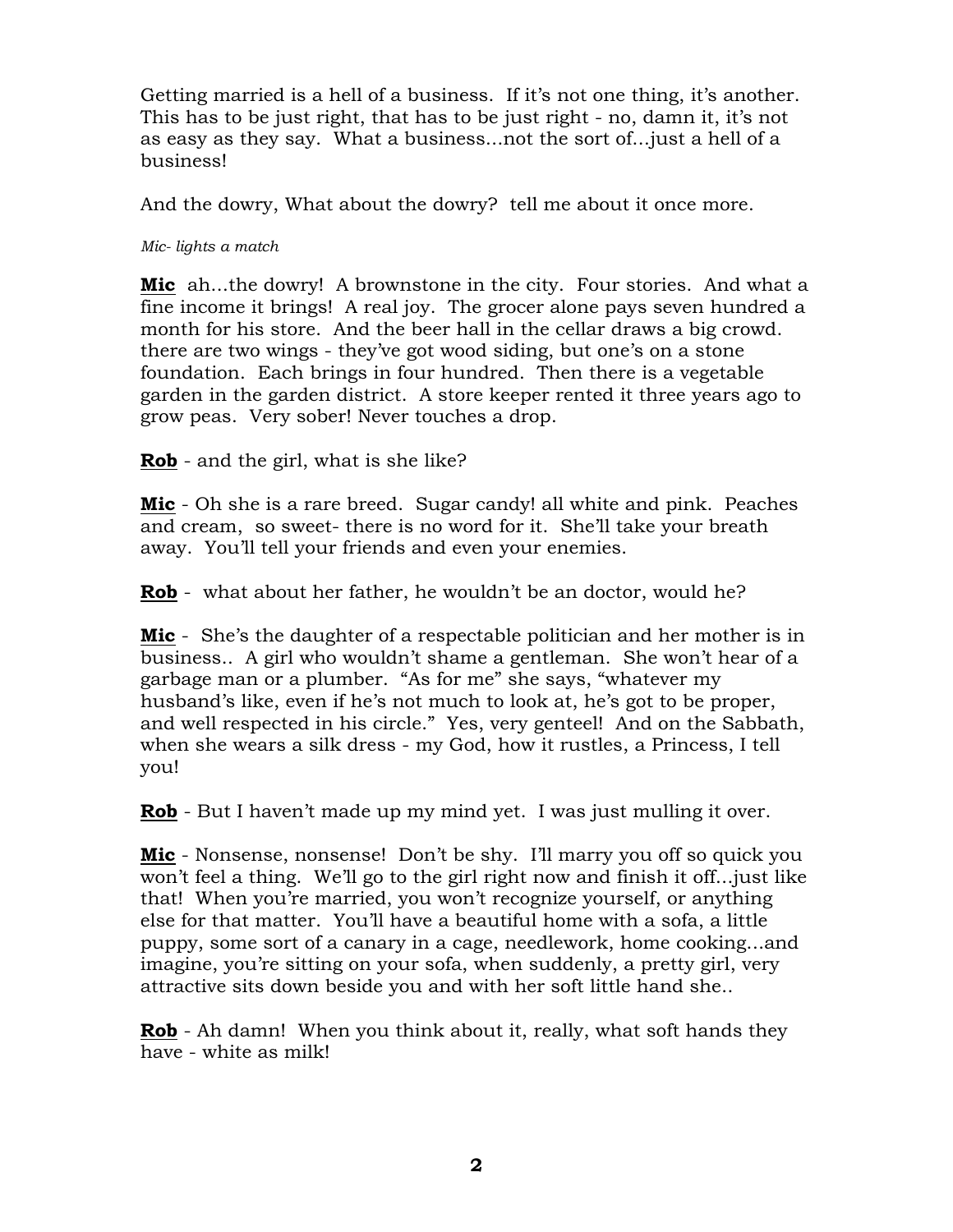**Mic** - And that isn't all! As if it's only hands! My friend, they also have...But what's the point of saying it - they have, my friend, simply ah who the hell knows what they have.

**Rob** - You know, to tell the truth, I love it when a pretty little thing sits down next to me.

**Mic** - See! you've caught on. Now we only have to iron out the details. Don't worry. The wedding dinner and all that - I'll handle it. Champagne - you can't do with less than 10 cases, no matter what you say., Moet and Chandon also - a half dozen bottles, are absolutely necessary. I bet the bride has a gang of aunts and gossipy girlfriends - that kind doesn't like to fool around. We don't want any Rhine wine - the hell with it, right? As for the meal... I know a caterer, the son-of a bitch feeds you till you can't get up from the table...

## **III**

*Start of Musical chairs/ auction*

# **IV**

**Mic** - Ah...you're here, Well, Have you found anybody?

*Rob lights a match*

**Rob** - Oh yes, only first let me catch my breath. How I've been running around! For your sake I've searched every house in town. Worn myself out going to offices, ministries, hung around army barracks. Do you know, my dear, I was almost beaten up- yes by God! The old woman that married off that nice young widow to that man who we all thought was a reputable business man. Well he's off to jail for embezzlement,

**Mic** - What!?!

**Rob** - it was a shame, no one knew what type of man he was, anyway she comes up to me, the widow's matchmaker. " You're a so and so" she says, "taking the bread out of the mouths of honest people. Stick to your own district." "Well, what of it," I told her straight off. "For my young lady I'm ready to do anything." but what gentlemen I've got in store for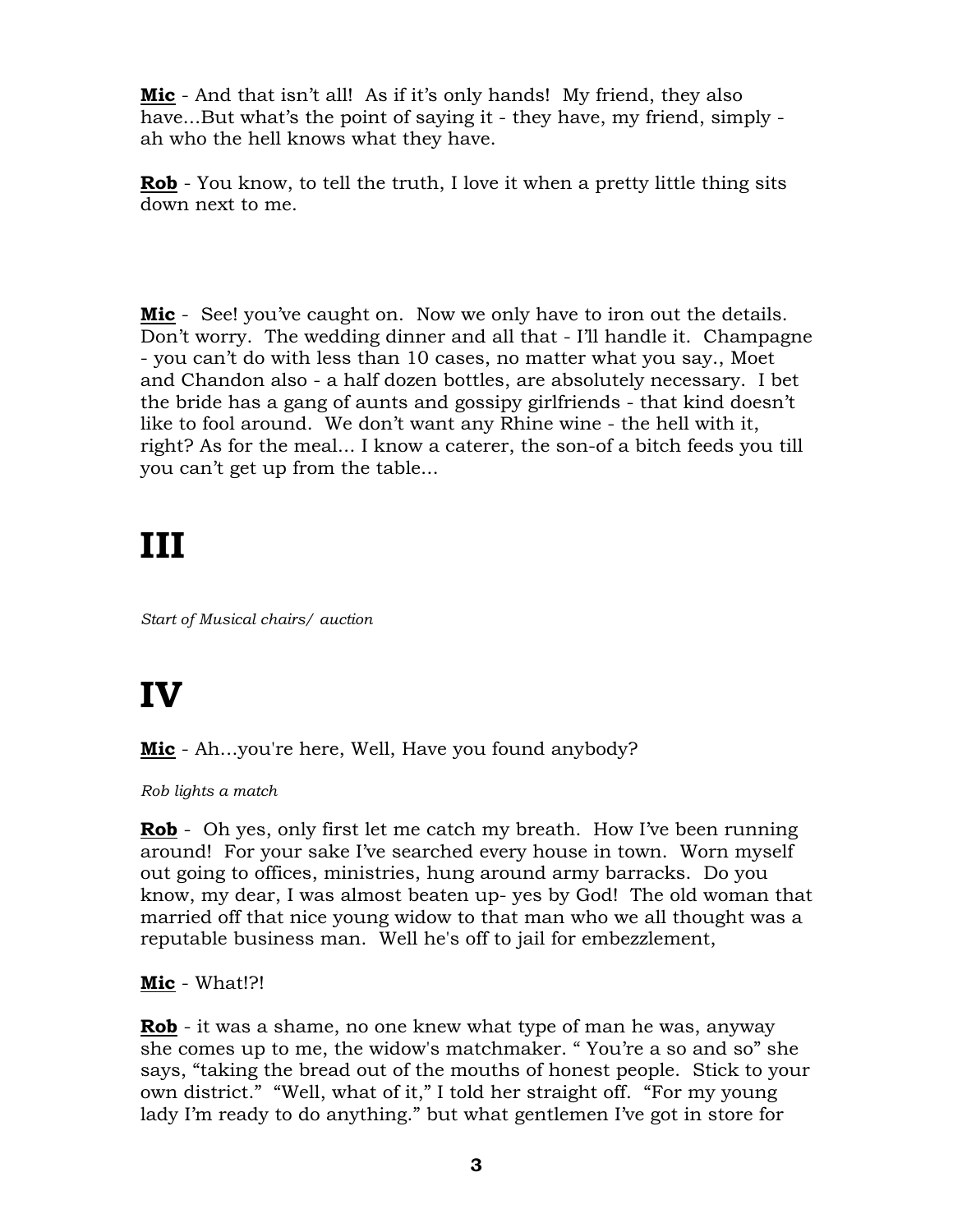you! Since God made Adam, there's been no one like them. They'll be here today. I ran ahead to warn you.

**Mic** - Today?!?..

**Rob** - Don't be scared my darling! That's how these things are done. They'll come, they'll look you over, that's all. And you'll look them over.

**Mic** - How many are there?

**Rob** - six.

**Mic** - screams.

**Rob** - But why are you in such a flutter, my dear? It's better to have a choice. If one won't do, another will.

**Mic** - What are they?

**Rob** - All of them - a first-rate selection. You've never seen such gentlemen.

**Mic** - What are they like?

**Rob** - They are marvelous - good-looking, neat. First, there's Mr. B - just marvelous. A navy man. He'll suit you to a tee. Says he needs a bride with some meat on her. Doesn't go for the bony kind. and there's Mr. C. a managing partner at the firm. So dignified, there's no getting near him. Very handsome - stout. The way he yells at me: "Don't give me any nonsense, that she's such and such a lady. Give it to me straight what's she got in property and how much in ready cash?": "So much and so much, my good sir." "You're lying! Bitch!" Yes, my dear, and he stuck in another word, only it wouldn't be polite to repeat it. Right away I said to myself, "Ah this one must be an important gentle man."

**Mic** - And who else?

**Rob** - Mr. D. This one's so delicate, and his lips, my darling - raspberries, perfect raspberries. He's just marvelous. "As for me," he says, "I need a wife who's good looking, well-brought up, and can speak French" Yes a man of refined manners, a foreign type. And he has such slender little legs.

**Mic** - No, these delicate types are somehow not quite...I don't know...I fail to see anything in them.

**Rob** - Well, if you want them a little fatter, take Mr. C. You couldn't pick anyone better. NO use arguing - he's a gentleman if anyone's a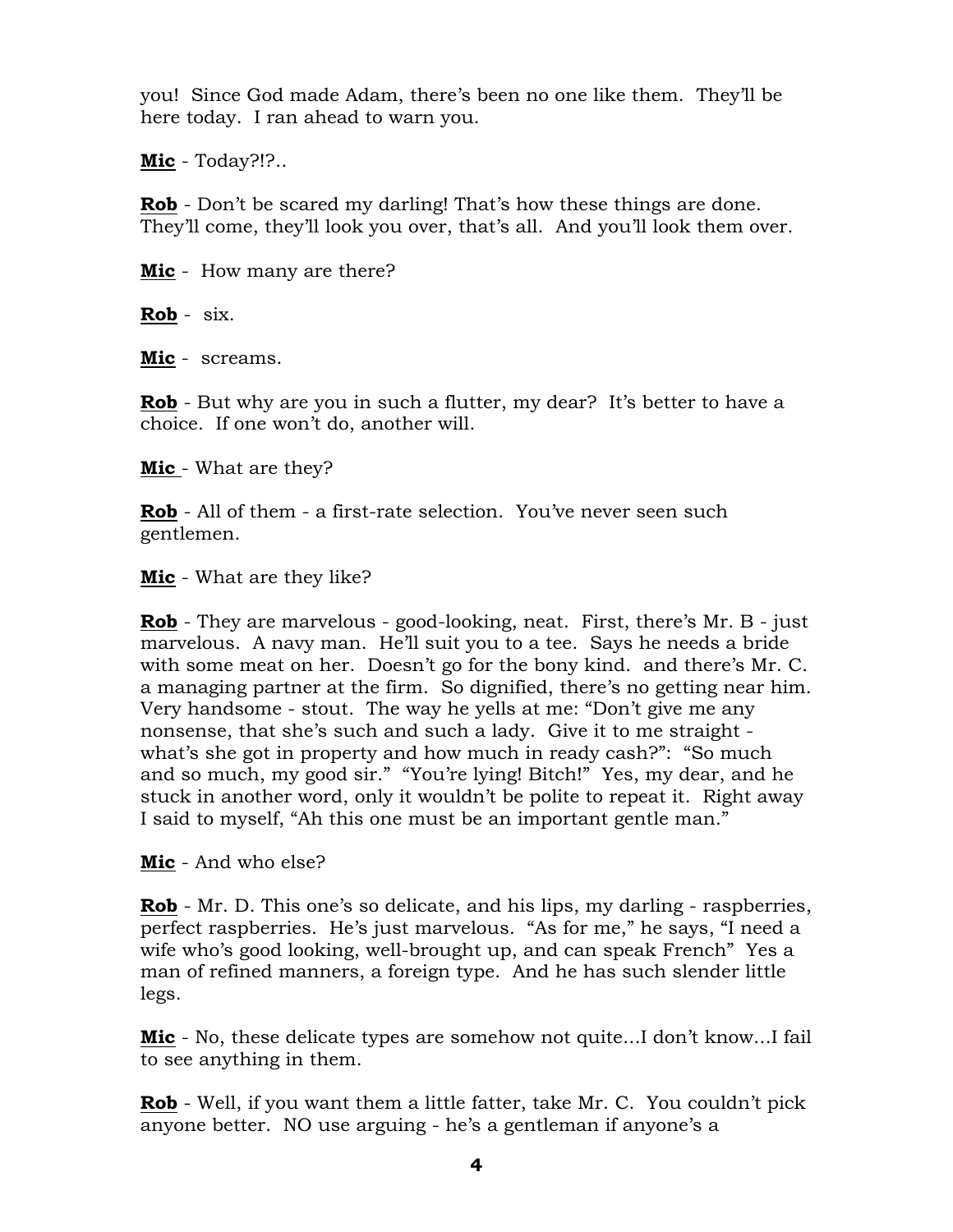gentleman. Why, he'd barely fit through that door - such a marvelous gentleman!

**Mic** - How old is he?

**Rob** - He's still young - about fifty, but not yet fifty.

**Mic** - And what kind of hair does he have?

**Rob** - nice hair.

**Mic** - one eye brow or two?

**Rob** - two!

**Mic** - and his nose?

**Rob** - Eh...the nose is fine also. Everything's in its right place. He's just marvelous. But don't be upset. All he's got in his apartment is his pipe not a stick of furniture.

**Mic** - Who else?

**Rob** - Mr. E He's a stockbroker. Stammers a bit, but otherwise he;'s well-behaved.

**Mic** - Nothing but brokers and more brokers. Does he drink? That's what you'd better tell me.

**Rob** - So he drinks, I won't deny it, he drinks, What can you do? After all, he's a stockbroker, a lot of pressure being responsible for other peoples money. But he's so quiet, smooth as silk.

**Mic** - No! I won't have a drunkard for a husband.

**Rob** - As you wish my dear. You don't want one, take another. But what of it if he has a drop too much now and then? He's not drunk all week. Some days he turns up sober.

**Mic** - Well who else?

**Rob** - There's one more, only he's such a... ah, the devil take him! The other are at least decent.

**Mic** - But who is he?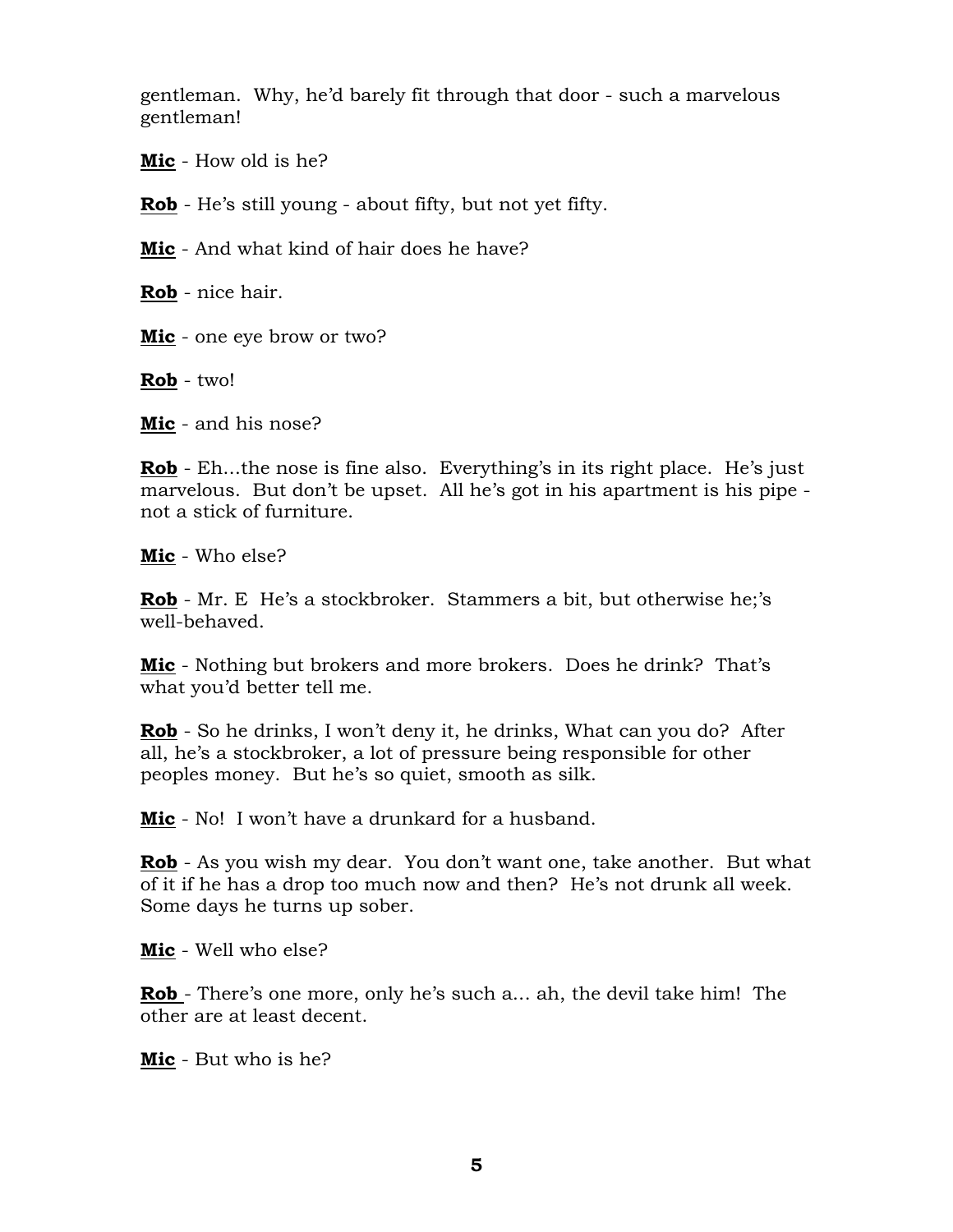**Rob** - I didn't mean to mention him. If you must know, he;'s an attorney and wears a carnation in his buttonhole. But he's got lead in his pants. You'll never get him out of the house.

**Mic** - But that's only five, you said six.

**Rob** - Isn't that enough for you? See how you've gotten carried away, and only a little while ago you were scared.

#### **V**

Full fledged auction scene projections home shopping network

### **VI**

**Rob** - All right, if we have to wait, we'll wait. As long as they don't take their time. Only took a minute break from the office. The boss will suddenly get it into his head to ask,

"Where's the managing vice partner?"

"He's gone to look over a young lady."

How he'd give it to me for that young lady...But let me glance over the inventory.

*(reads:)* "Stone house. four stories."*(raises his eyes upwards and scans the room)* 

Fine! *(continues reading)* "Two wings, one on a stone foundation, the other all wood" ...Hm, the wooden wing's in bad shape. "A Range Rover and a Mercedes convertible for the weekend, large rug, small rug." Probably the sort that are fit for the scrap heap. But the old woman swears they're first-rate. All right, let'em be first-rate. "Two dozen silver spoons." Sure, what's a home without silver spoons? "Two fox furs." Hm. "Four large quilts, two small quilts." "six silk dresses, six cotton, two nightgowns, two..." Eh, worthless frills! "Linen, tablecloths, food processor, vegi-matic..." Well, that's her department. But on the other hand, I'd better check it out. Nowadays they're likely to promise mansions and jewels, but when you marry' em, all you find is quilts and feather beds.

# **VII**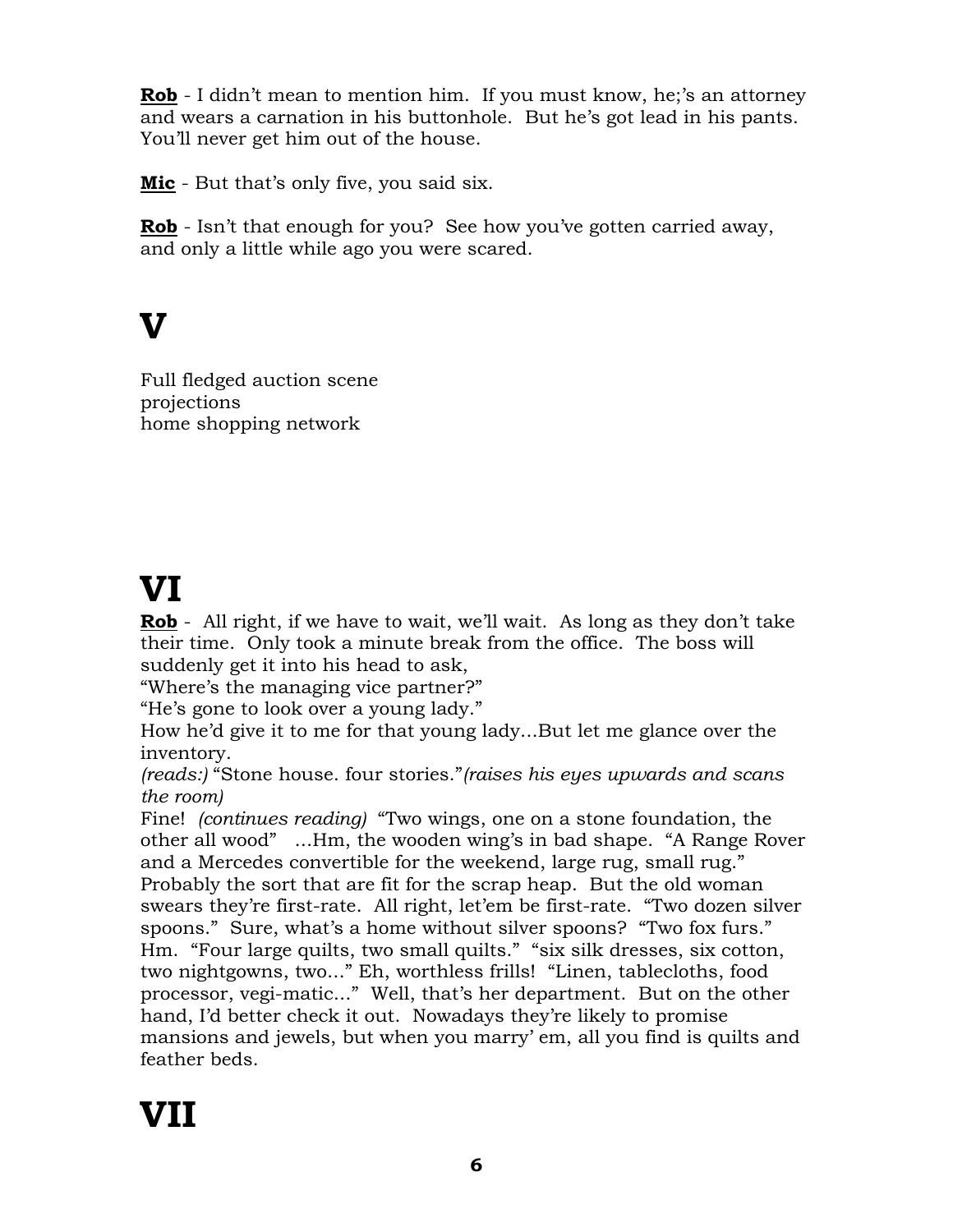**Mic** - Indeed, making a choice is so complicated! If there were only one or two, but there are five. I'll just have to pick what strikes me. Mr. A. isn't bad looking, although he's a bit skinny.

Mr. B isn't bad looking either.

And Mr. C., though he's fat, also cuts a fine figure. How am I going to manage here? Mr. D is also a man with qualities.

It's so difficult to choose - there are just no words for it!

Now if I could combine Mr. A's lips with Mr. B's nose, and take some of the easy ways of Mr. C, and perhaps add D's solid build, then I could decide in a moment.

Oh, it's all too difficult! My head is throbbing, I guess it would be best to draw lots. Trust in God's will - whoever turns up, he's my husband. I'll write them all down on scraps of paper, roll them up, and what will be, will be.

A girl's situation is so trying, especially when she's in love. Men don't feel any sympathy; they refuse to understand ... There, everything's ready! I'll put them into my hat, shut my eyes, and what will be, will be. How terrifying! Oh God, make Mr. D turn up. No, why him? Better Mr. A. But why Mr. A? Are the others worse? No no...whoever turns up, so be it. *(fumbles in the purse, and instead of one, takes out all)*  Oof! all of them! They've all turned up! My heart is pounding so! No. One! One! I must pick one...

*Use handfuls of feathers for paper scraps*

## **VIII**

Mic Starts: (Rob in bold text)

**Cute Adventurous** Caring **analytical** curious **athletic** monogamous **attractive** silly **feminist attitude** humble **concerned with the plight of humanity and the planet, wars, poverty, unemployment, hunger, ecological destruction etc.** with great legs **must have a sense of humor**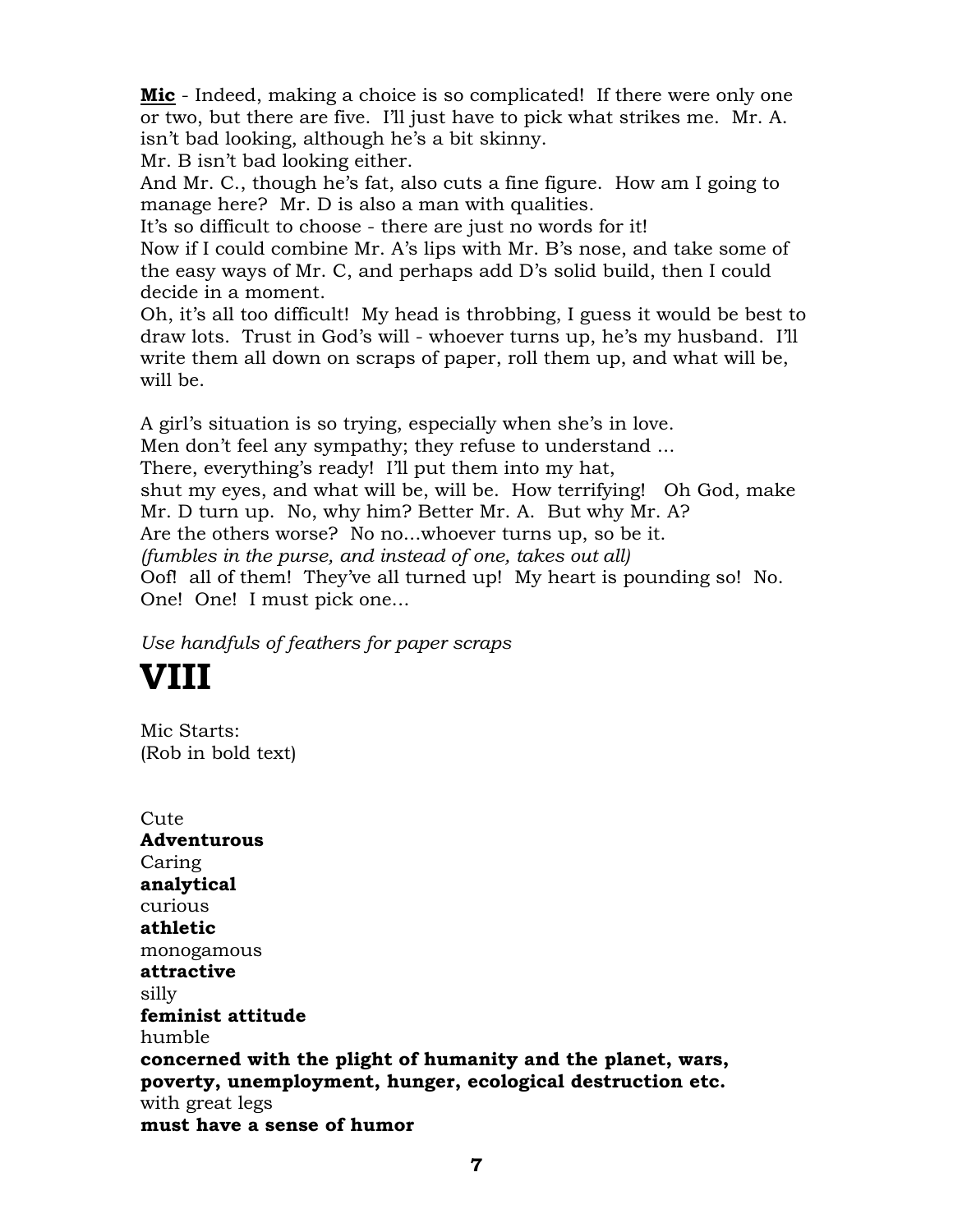brainy **garlic loving** fit **cocktail drinking** trim and neat **wild assed, cussers, spitters and multi-orgasmics encouraged** long hair **a sense of independence** upstanding values, ethics and class **spontaneous** rebellious attitude **virtuous** gothic **genuine** progressive **romanticism on personal level** optimistic **friendship rooted in shared interests** blond **meaningful relationship that just might have the staying power to last**  great health **with blue eyes** great hygiene **fun** HIV negative **seasonably handsome** has all shots **works out** no dependents **Condo in Lakeview** loves children **light drinker** reads in restaurants **yells at bad drivers** world traveled **employed** walks capably **often sober** crinkles plastic in movie theaters **devoted** sincere **unsurpassed looks** masculine yet gentle

**height proportionate to weight weight proportionate to height with similar interests.**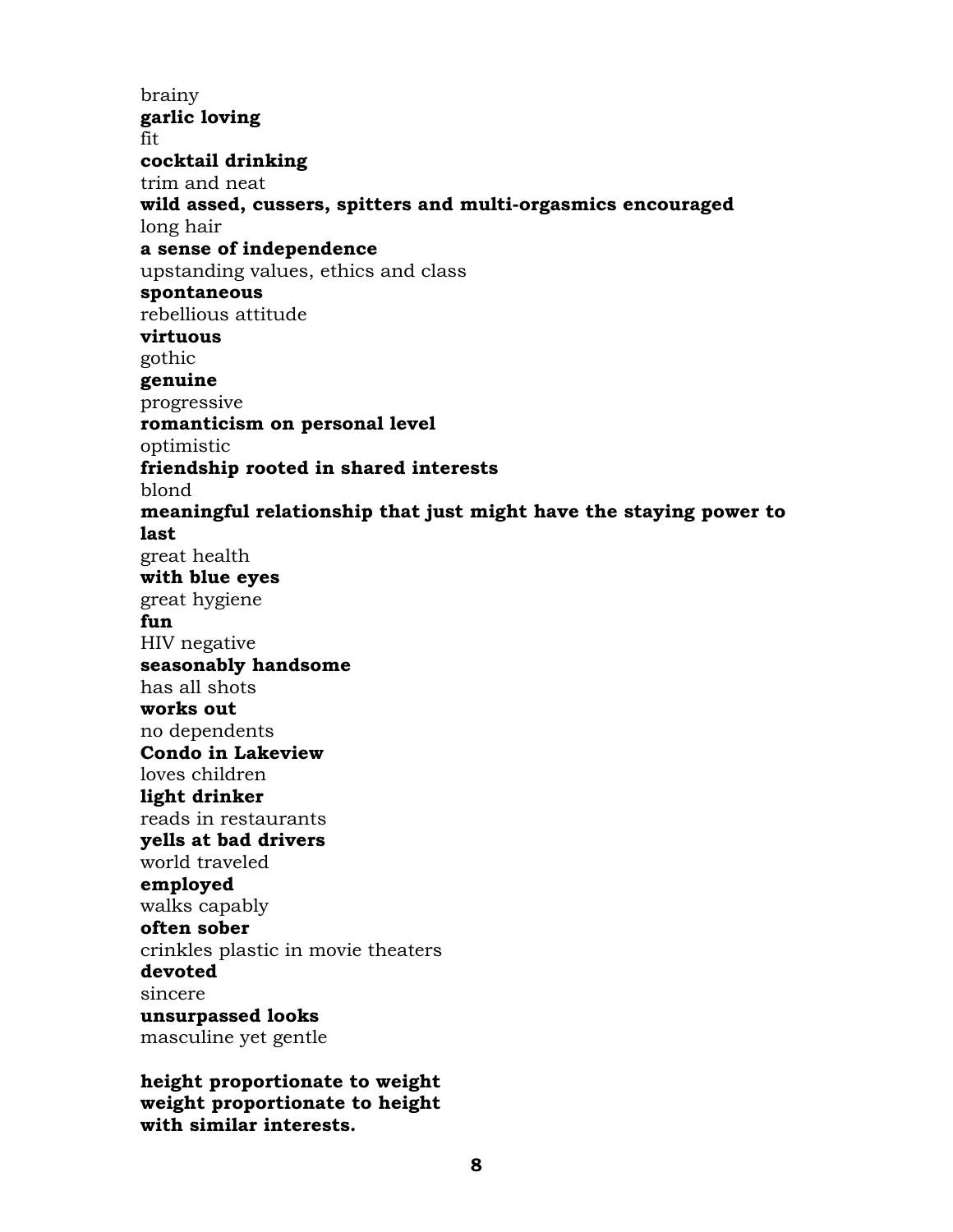*start knocking down walls to stack and make into a mess of mattresses. Repeat personal add section , Micki running around Rob's structure ending out of breath. cello plays erratic music*

\*\*\*\*\*\*\*\*\*\*\*

#### **Projections**

**Among the Califorman Karok, a girl who is pretty and skillful in making acornbread and weaving baskets may cost two strings of dentaluim shells.**

**in many cases, the bride price is influenced by the personal qualities of the girl, such as her beauty strength and abilities.**

**Among some ibo-speaking people of Nigeria, a tall well grown girl with a smooth skin and other desirable attributes may fetch 25-40 Lira.**

**Where as the father of an ugly girl may be glad to get three goats for his daughter.**

**During the middle ages, they were thought of a as lustful allies of the devil weaning men from god and noble intellectual pursuits.**

**They wished no more than to be played upon by a master to be his favorite instrument with which he used to father masterpieces.**

# **IX**

One evening, a terrible storm, a vicious thunderstorm blew in. The lightening struck a tree and caused flames to illuminate high into the pitch black night. The blaze reached to tease the nimbostratus clouds and the rain pounded itself harder to battle with the fire. All at once, a violent knocking was heard on the castle gate. The old queen went to answer it. The princess was standing outside. She was soaked to the bone,